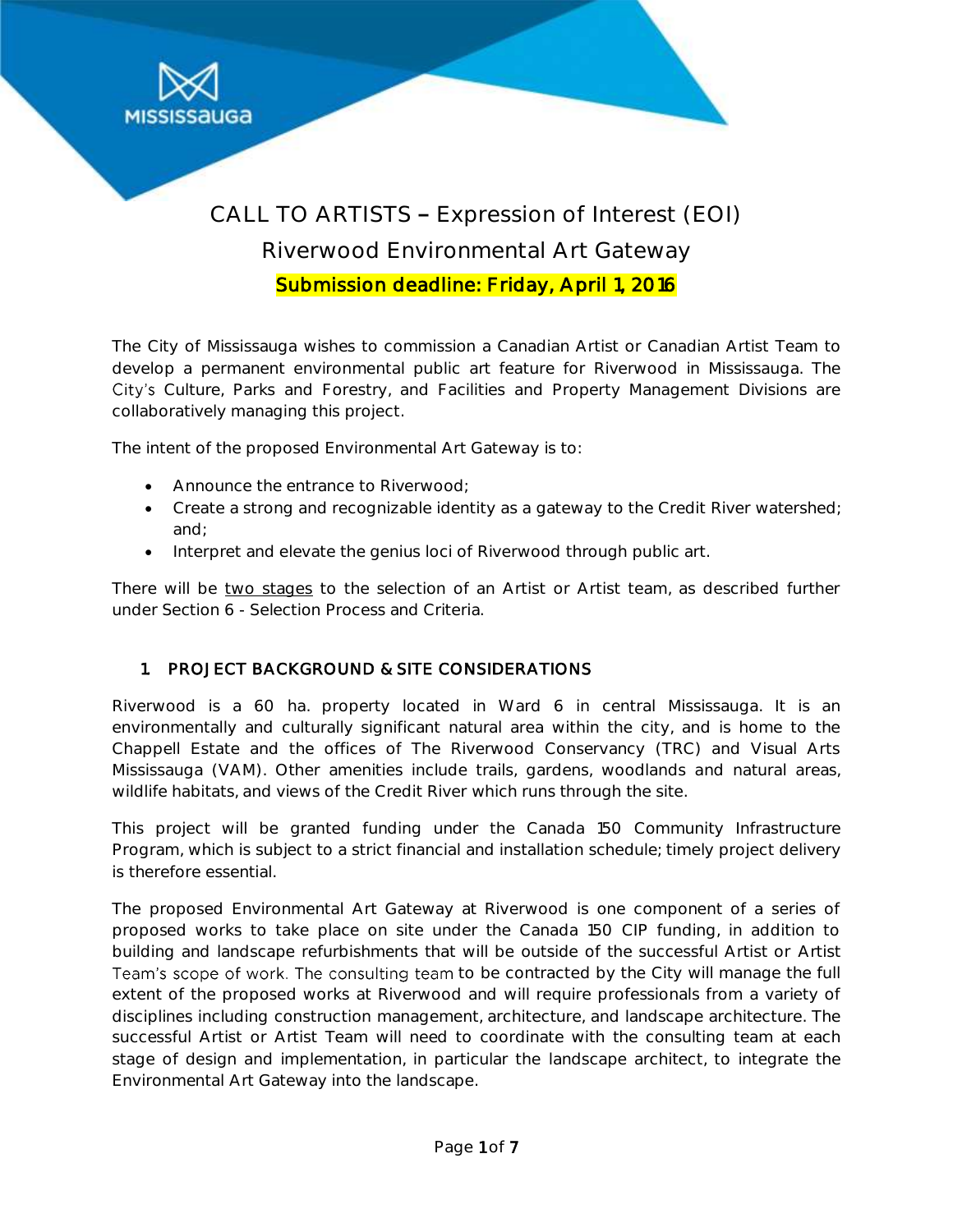

Facilities and Property Management and Parks and Forestry staff are working toward a tender release in July 2016; hence the landscape design of the Environmental Art Gateway is to be complete by that time so that implications the design may have on landscape materials/quantities/requirements can be captured in the tender documents.

## 2. ARTIST OPPORTUNITY

The City wishes to commission a Canadian Artist or Canadian Artist Team to develop and integrate site-specific, permanent environmental public art for Riverwood. The Artist or Artist Team will collaborate with the project design team and engage with key stakeholders throughout the process.

The artwork is to be installed at the entrance to Riverwood. The areas on both sides of the roadway leading into the site shall be used to accentuate the prominence of Riverwood at Burnhamthorpe Road West. Short-listed artists will be asked to propose artwork which forms a gateway feature and becomes a landmark within Mississauga.

Proposed artwork may be comprised of manipulated landform and/or free-standing materials, and may be juxtaposed to, or seamlessly integrated with the landscape. Artists are encouraged to evoke a unique 'sense of place' and to interpret natural ecological processes and functions through the proposed artwork. It is imperative that the Environmental Art Gateway design balances the need for a strong visual impact with a site-appropriate approach to design.

The commissioned Artist or Artist Team will need to design, fabricate and install a public art feature that will:

- Identify Riverwood to visitors and be highly visible from the Burnhamthorpe Road West entry;
- Be constructed of durable materials that will be vandal-resistant and withstand fourseason outdoor conditions with no regular maintenance, including temperature changes, moisture and precipitation, salt application, etc.;
- Speak to the unique character of the site;
- Be aligned with CPTED (Crime Prevention Through Environmental Design) principles;
- Use environmentally sound design, fabrication and installation methods and materials; ecologically beneficial design and/or design with natural materials are not strictly necessary, but are considered a value-added benefit.

The artwork should negotiate a harmonious relationship with the site and the surrounding environment. Artwork may draw on themes such as the local environment, natural heritage, cultural heritage (especially First Nations), wildlife corridors and habitats, ecology, 'Canadiana'. The artwork should speak to the rich natural and cultural heritage of Riverwood as a uniquely treasured destination in the heart of Mississauga.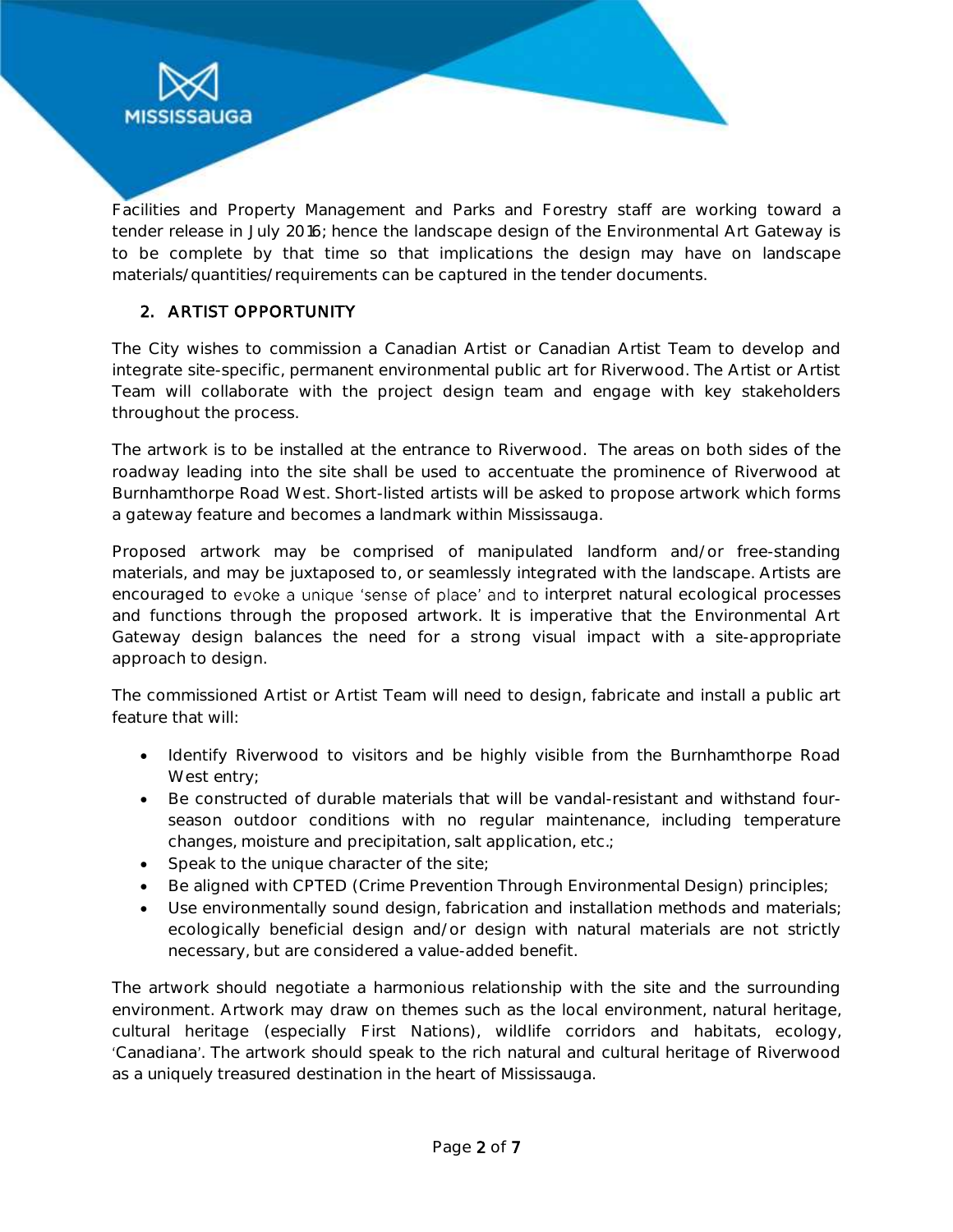

The artwork may be sited on either side of Riverwood Park Lane, or both sides, within the available areas outlined in *Appendix I*. Both areas are highly visible from the Burnhamthorpe Road West entry. Each of the potential sites presents its own series of opportunities and constraints; it will be part of the Artist or Artist Team's scope of work to consider these opportunities and constraints in their design and propose a preferred artwork siting option based on their analysis.

## 3. ANTICIPATED BUDGET

If approved as expected, this project will receive funding under the Canada 150 Community Infrastructure Program. The anticipated all-inclusive budget to design, engineer, supply, fabricate, insure, deliver to site, install and refine the landscape setting of the artwork within this zone is \$325,000. This budget must cover the full cost of the artwork from design to installation, as well as landscaping (including grading) for both east and west sides of Riverwood Park Lane. Please note the budget is subject to change.

### 4. ANTICIPATED SCHEDULE

All works proposed under the Canada 150 CIP funding must be completed and fully installed by June 2017. This hard deadline drives an aggressive, accelerated project schedule. A more detailed schedule will be provided to the short-listed artists as part of Stage 2 of the procurement process.

### 5. SUBMISSION REQUIREMENTS

Prospective Artists or Artist Teams must ensure that all information provided is correct.

Submissions must contain the following on one (1) document, in PDF format to a maximum file size of 20MB. Please note submissions which are not formatted as one document will not be considered.

- 1. *Current Resume or Curriculum Vitae (CV)*: with current contact info.
- 2. *Artist Statement*: no longer than one page in length, outlining your artistic practice and why this commission is of interest to you.
- 3. *Maximum of 10 images of past work* relevant to this project, clearly indicating the title of the work, date the work was realized as well as the associated budget.

*Artist submissions due via e-mail by:* Friday, April 1, 2016 by 4:00 p.m. EST. E-mail: [public.art@mississauga.ca](mailto:public.art@mississauga.ca) Subject title: EOI - Riverwood Environmental Art Gateway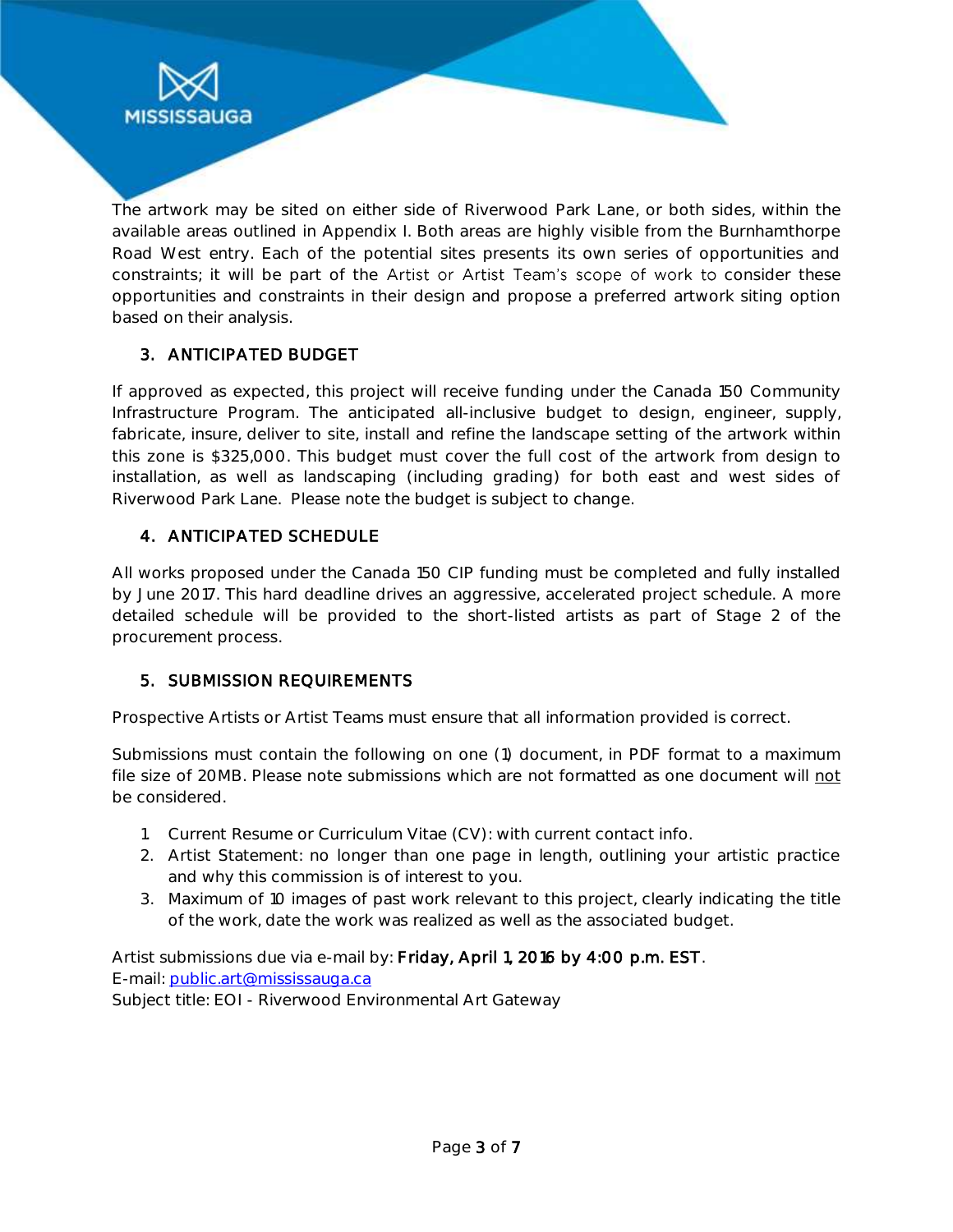

# 6. SELECTION PROCESS AND CRITERIA

This is a two-stage art selection process.

### Stage One: Artist Short-list Based on Expression of Interest (EOI) Submissions

Prospective Artists or Artist Teams with demonstrated experience in designing, building and installing large scale environmental works of art in public spaces are invited to submit an Expression of Interest by signing the Declaration in *Section 9,* along with submitting the Submission Requirements requested in *Section 5*. Submissions will be reviewed by the City's multi-disciplinary project team. The project team will then short-list and invite up to 10 finalists to the next stage of the Artist/Artist Team selection process.

The project team will evaluate each submission to determine a short-list of artists to be considered for Stage Two (RFP) based on selection criteria that include, but are not limited to the following:

- Approach and interest in the EOI as expressed in the Artist Statement
- Qualifications and professional experience of the artist as expressed in the CV(s)
- Artistic excellence, skill and innovation as evidenced in samples of previous work
- Demonstrated ability to successfully execute a project of this scale under the criteria developed and with the budget and timeline set as evidenced in samples of previous work.

### Stage Two: Final Artist Selection

The City will only notify those artists who have been short-listed. Only short-listed artists will be invited to compete in Stage 2 of the selection process. The criteria in Stage 1 above will be considered for the final artist selection, along with a review of the submitted proposals based on the following:

- Artistic merit of the proposal;
- Technical feasibility of the proposed concept including, but not limited to: safety, structure, ability to meet budget and schedule;
- Stakeholder input;
- How well the proposal meets the Selection Criteria; and
- How well the proposal meets the Technical Requirements.

The short-listed artists will be provided with a detailed Request for Proposals (RFP) package and will be paid a stipend to develop proposals: art concept with detailed budget and schedule. City of Mississauga endorses the practice of remuneration for artists and arts professionals according to the most recent Canadian Artists' Representation/Le Front des artistes canadien (CARFAC) Minimum Fee Schedule. The proposals will undergo a thorough review by an arms-length Art Selection Committee composed of art professionals and industry experts, as well as members of the project team. Public input on the proposals may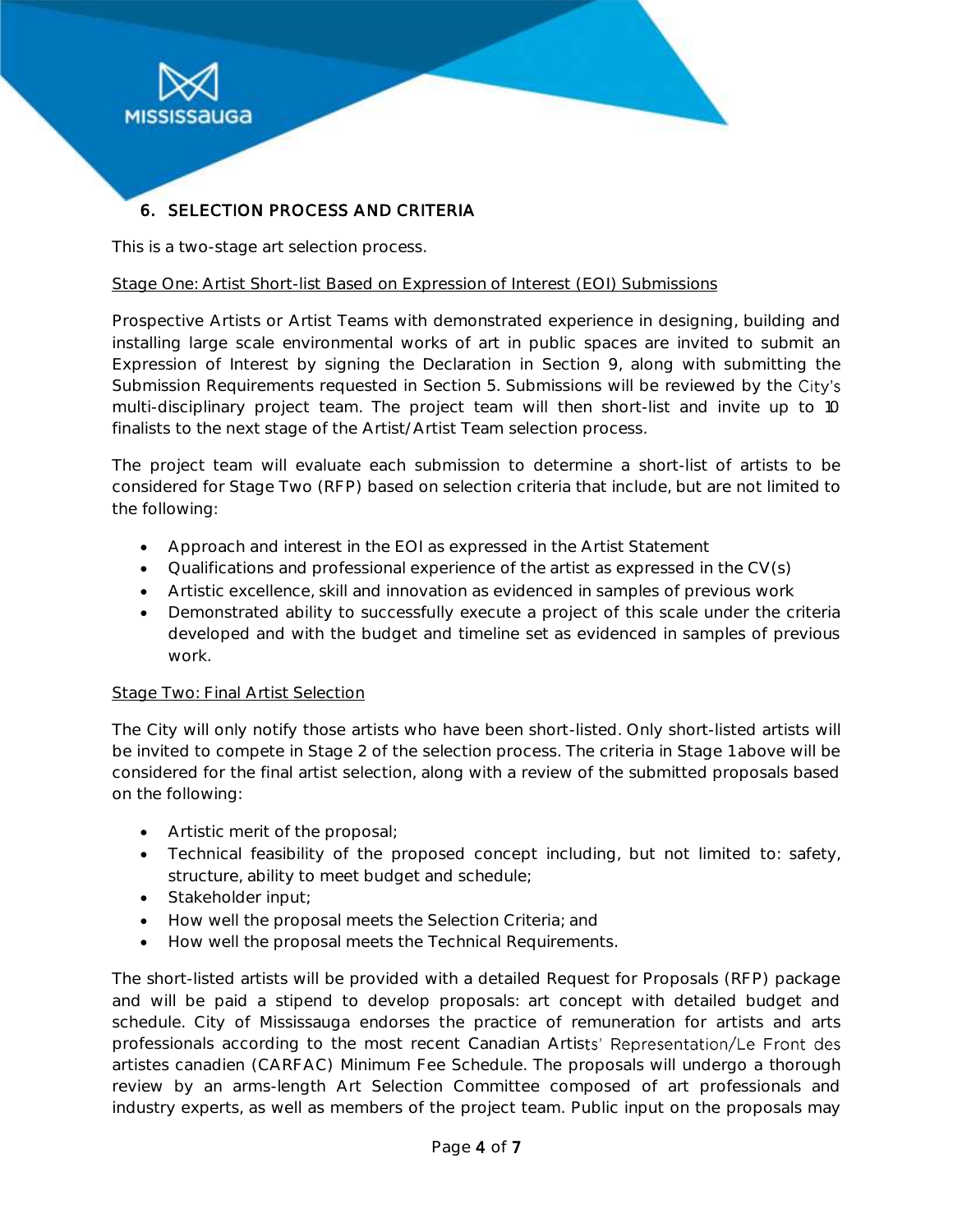

The finalist will be asked to sign an Art Services Agreement to be provided by the City of Mississauga, and will need to obtain insurance prior to starting on the work.

### 7. RESERVED RIGHTS OF THE CITY OF MISSISSAUGA

The City, at its sole discretion, reserves the following rights to:

**MISSISSAUGA** 

- Request clarification or additional information, as it deems necessary to evaluate submissions;
- $\bullet$  Determine the suitability of the submission and capability of the prospective artist(s);
- $\bullet$  Select the artist(s) that it deems most appropriate for the project;
- Make no selection or to cancel this process at any time, and;
- Issue public announcements regarding the competition.

This document and any submission in response to it by prospective Artists or Artist Team does not create any binding obligations on the City of Mississauga, or any other party.

### 8. PUBLICATION OF COMPETITION INFORMATION

The City shall have the exclusive right to issue all public announcements regarding the competition.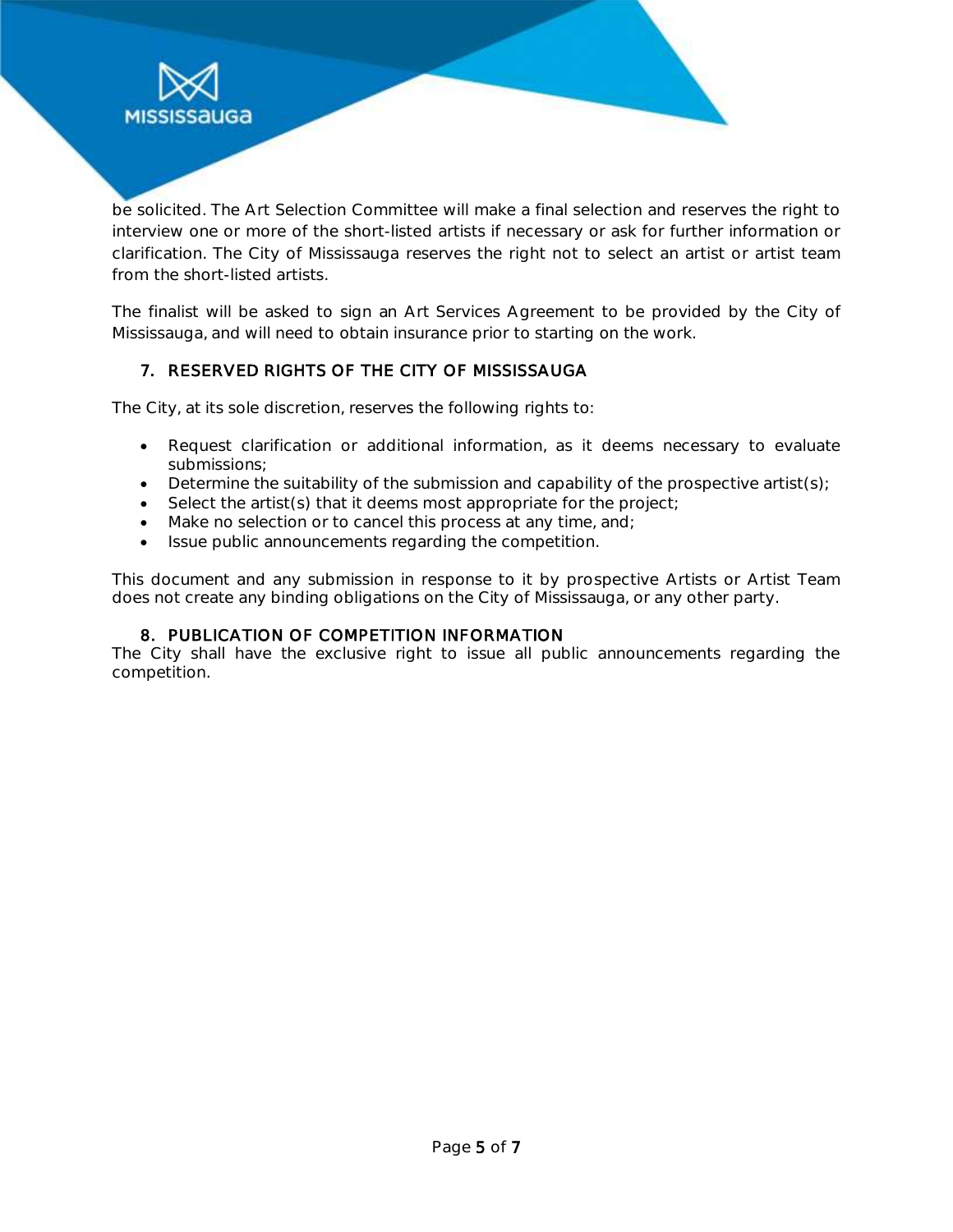

#### 9. DECLARATION

The following Declaration is to be signed by the Artist or Artist Team and submitted as part of their expression of interest package.

I/We hereby declare that the information provided herein is true and correct to the best of my/our knowledge.

| Name                                                                                                                                                                                                                                              |      |
|---------------------------------------------------------------------------------------------------------------------------------------------------------------------------------------------------------------------------------------------------|------|
| Signature<br><u> 1989 - Johann Harry Harry Harry Harry Harry Harry Harry Harry Harry Harry Harry Harry Harry Harry Harry Harry Harry Harry Harry Harry Harry Harry Harry Harry Harry Harry Harry Harry Harry Harry Harry Harry Harry Harry Ha</u> | Date |
| Name                                                                                                                                                                                                                                              |      |
| Signature                                                                                                                                                                                                                                         | Date |
| Name                                                                                                                                                                                                                                              |      |
| Signature<br><u> 1990 - Johann Barbara, martin a</u>                                                                                                                                                                                              | Date |

END OF DOCUMENT